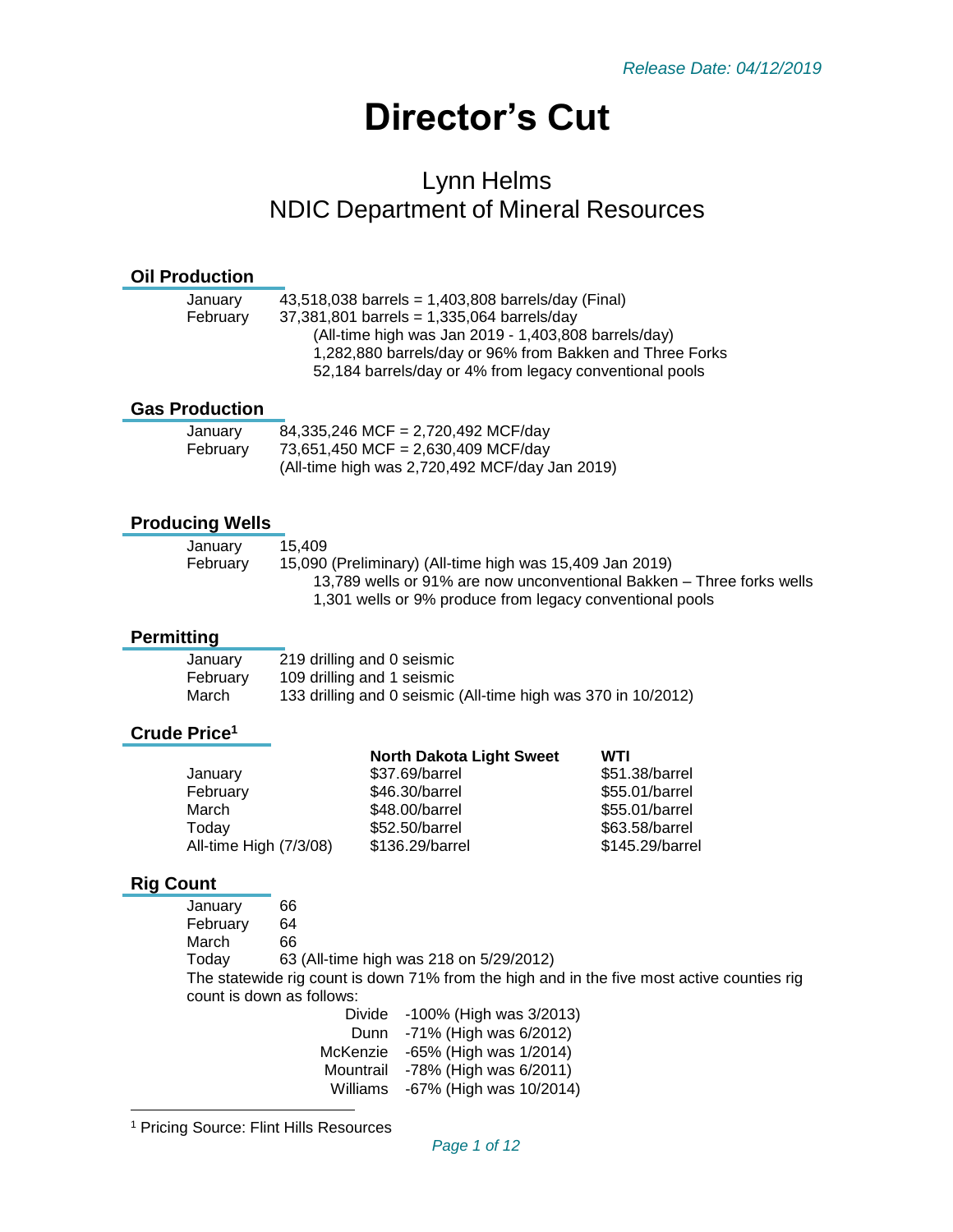# **Fort Berthold Reservation Activity**

|                                     | Total               | Fee Land            | <b>Trust Land</b>   |
|-------------------------------------|---------------------|---------------------|---------------------|
| Oil Production                      | 292,914 barrels/day | 100,533 barrels/day | 192,381 barrels/day |
| <b>Drilling Rigs</b>                | 12                  |                     |                     |
| Active Wells                        | 2 077               | 573                 | 1.504               |
| Waiting on completion               | 113 wells           |                     |                     |
| <b>Approved Drilling</b><br>Permits | 462                 |                     | 368                 |
| <b>Potential Future Wells</b>       | 4.475               | . 191               |                     |

#### **Drilling and Completions Activity**

The drilling rig count has become very stable in the mid to upper sixties. Operators have shifted from running the minimum number of rigs to incremental increases and decreases based on gas capture, completion crew availability, and oil price. Current operator plans are to add 2-8 rigs in 2019 depending on workforce and infrastructure constraints.

The number of well completions has become variable again due to oil price, gas capture, workforce, and weather:

| December | 113 (Final)      |
|----------|------------------|
| January  | 92 (Revised)     |
| February | 59 (Preliminary) |

Over 99% of drilling now targets the Bakken and Three Forks formations.

From end of January to end of February:

- Estimated wells waiting on completion<sup>2</sup> is 894 (Up 27)
- Estimated inactive well count<sup>3</sup> is 1,667 (Up 150)

Gas capture, workforce, and competition with the Permian and Anadarko shale oil plays for capital continue to limit drilling rig count. Utilization rate for rigs capable of 20,000+ feet is 60- 70% and for shallow well rigs (7,000 feet or less) 40-50%.

Drilling permit activity has returned to normal from January to February and February to March. Operators continue to maintain a permit inventory that will accommodate varying oil prices for the next 12 months.

Rigs actively drilling on federal surface in the Dakota Prairie Grasslands is down one to four.

 $\overline{\phantom{a}}$ 

 $2$  The number of wells waiting on completions is an estimate on the part of the director based on idle well count and a typical five year average. Neither the State of North Dakota, nor any agency officer, or employee of the State of North Dakota warrants the accuracy or reliability of this product and shall not be held responsible for any losses caused by this product. Portions of the information may be incorrect or out of date. Any person or entity that relies on any information obtained from this product does so at his or her own risk.

<sup>3</sup> Includes all well types on IA and AB statuses: **IA** = Inactive shut in >3 months and <12 months;

**AB** = Abandoned (Shut in >12 months)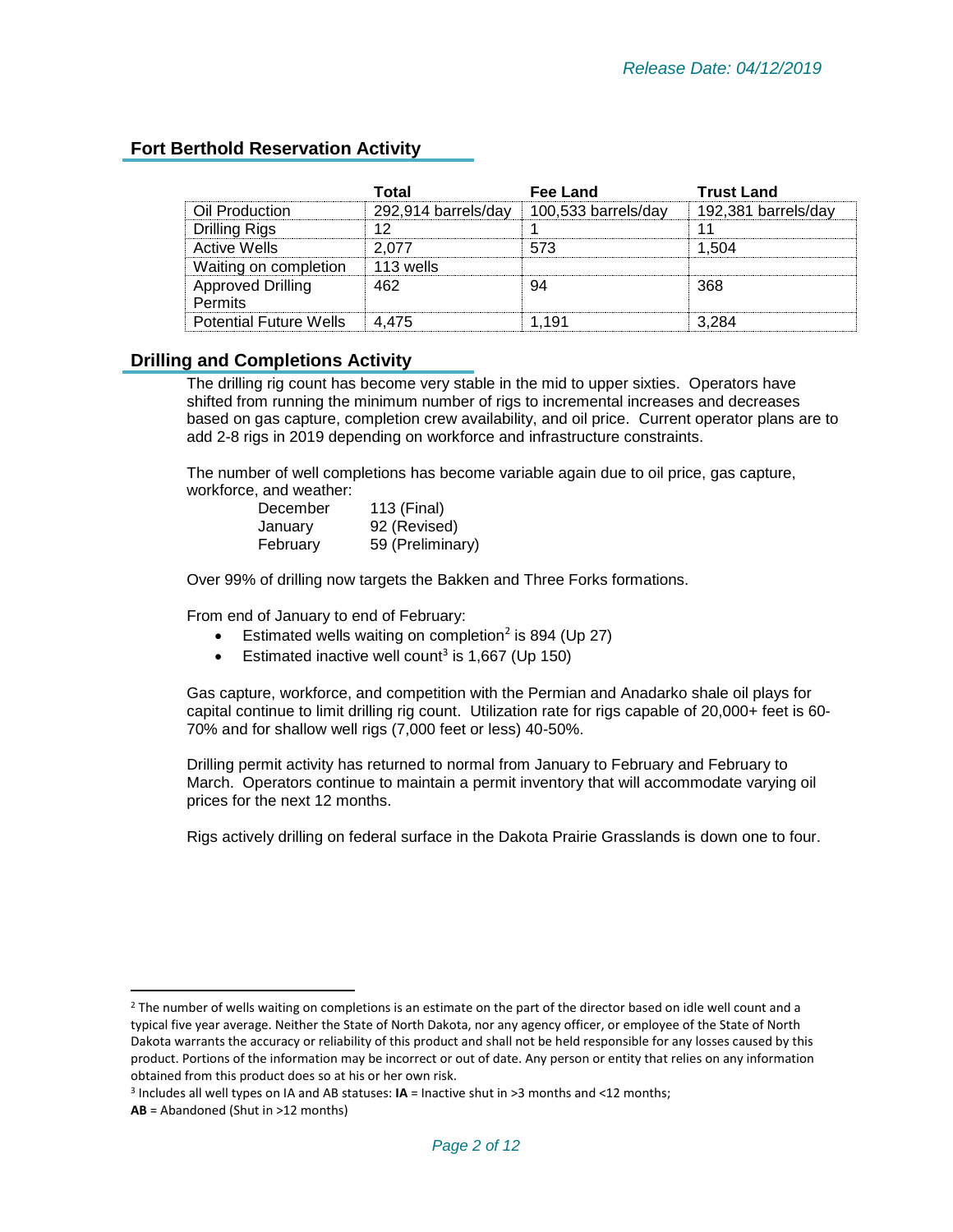#### **Seismic**

Seismic activity is very slow. There are 4 surveys active, 0 recording, 2 NDIC reclamation projects, 0 remediating, 1 suspended, and 2 permitted.

#### **Gas Capture**

US natural gas storage decreased to 30% below the five-year average indicating potential for price improvement in the future. North Dakota shallow gas exploration could be economic at future gas prices, but is not at the current price.

The price of natural gas delivered to Northern Border at Watford City is down \$.14 at \$2.28/MCF. This results in a current oil to gas price ratio of 23 to 1. The state wide gas flared volume from January to February decreased 1,946 MCF to 504,139 MCF per day and percentage increased to 19.2% with a Bakken capture percentage of 82%.The historical high flared percent was 36% in 09/2011.

| January captured  | 66,646,606 MCF = 2,214,407 MCF/day         |
|-------------------|--------------------------------------------|
| February captured | 59,535,577 MCF = 2,126,271 MCF/day         |
|                   | (All-time high was 2,214,407 January 2019) |
| Statewide         | 81%                                        |
| Statewide Bakken  | 81%                                        |
| Non-FBIR Bakken   | 84%                                        |
| FBIR Bakken       | 69%                                        |
| Trust FBIR Bakken | 67%                                        |
| $Fee$ FBIR        | 72%                                        |
|                   |                                            |

The Commission has established the following gas capture goals:

- 74% October 1, 2014 through December 31, 2014
- 77% January 1, 2015 through March 31, 2016
- 80% April 1, 2016 through October 31, 2016
- 85% November 1, 2016 through October 31, 2018
- 88% November 1, 2018 through October 31, 2020
- 91% Beginning November 1, 2020

#### **Crude Oil Markets**

OPEC is maintaining compliance with a plan to decrease production through the first half of 2019 in an attempt to balance Venezuela's export collapse and exemptions to US sanctions on Iran. Futures markets and EIA continue to anticipate a small amount of oversupply through year end 2020. US crude oil inventories are now above the long-term average, but the high demand season is now approaching.



Crude oil take away capacity including rail deliveries to coastal refineries is more than adequate, but Washington State Senate Bill 5579 threatens to disrupt approximately 200,000 barrels per day.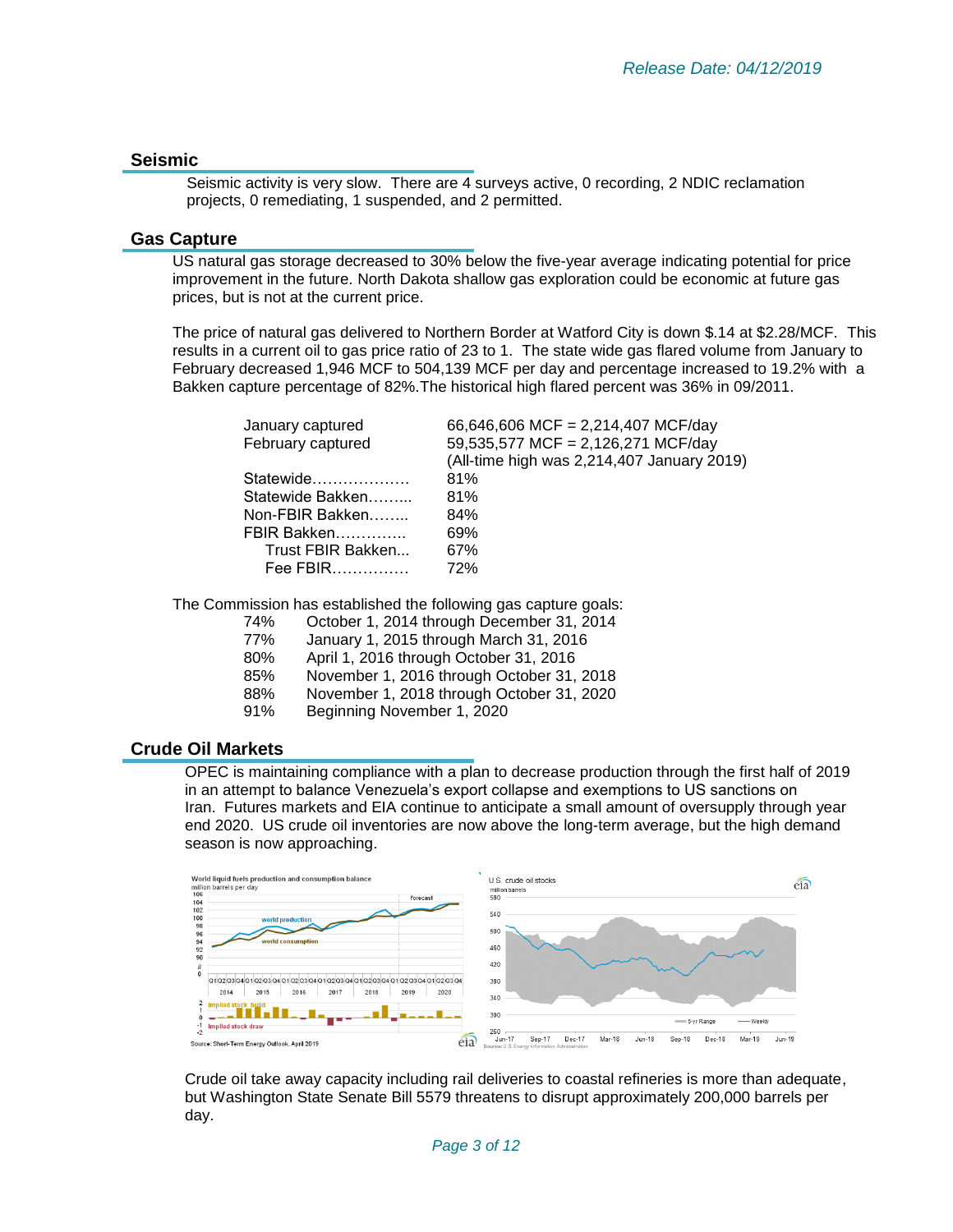# **Agency Updates**

### **Bureau of Indian Affairs**

**BIA** has published a new final rule to update the process for obtaining rights of way on Indian land. The rule was published 11/19/15 and became effective 12/21/15. The final rule can be found at [https://www.federalregister.gov/articles/2015/11/19/2015-28548/rights-of-way-on-indian-land.](https://www.federalregister.gov/articles/2015/11/19/2015-28548/rights-of-way-on-indian-land) On 3/11/16, the Western Energy Alliance filed a complaint and motion for a temporary restraining order and/or a preliminary injunction. On 4/19/16, the US District court for the District of North Dakota issued an order denying the motion for a preliminary injunction. New valuation requirements have resulted in suspension of right of way approvals since 1/1/19.

#### **Bureau of Land Management**

**BLM** on 6/6/18 published Information Bulletin No. 2018-061 to remind BLM offices of the existing procedures for streamlining NEPA review under applicable statutes, regulations, and guidance and to encourage BLM offices to use these tools consistently and effectively. These tools include: (1) Determinations of NEPA Adequacy (DNAs), (2) statutory and administrative CXs, and (3) oil and gas field-wide programmatic NEPA analyses based on reasonable foreseeable development scenarios that can be used to expedite compliance with NEPA at the APD stage. This IB is a significant step in the right direction for North Dakota oil and gas operators. North Dakota continues to support current legislation in congress and BLM rule making that will further streamline NEPA review and permitting. The IB can be viewed at [https://www.blm.gov/policy/ib-2018-061.](https://www.blm.gov/policy/ib-2018-061)

**BLM** on 6/12/18 BLM published Permanent Instruction Memorandum No. 2018-014 to establish policies and procedures for processing Federal Applications for Permit to Drill (APD) proposing to drill into and produce leased Federal minerals from well pads on entirely non-Federal locations. This IM is a significant step in the right direction for North Dakota property owners, but falls short of the recognition that production of federal minerals from a horizontal well located on state or private surface should not be treated as a major federal action. The IM can be viewed at [https://www.blm.gov/policy/pim-2018-014.](https://www.blm.gov/policy/pim-2018-014)

**BLM** published a new final rule 43 CFR Parts 3100, 3160 and 3170 to update and replace its regulations on venting and flaring of natural gas effective 1/17/16. The final rule can be viewed online at [https://www.blm.gov/programs/energy-and-minerals/oil-and-gas/operations-and](https://www.blm.gov/programs/energy-and-minerals/oil-and-gas/operations-and-production/methane-and-waste-prevention-rule)[production/methane-and-waste-prevention-rule](https://www.blm.gov/programs/energy-and-minerals/oil-and-gas/operations-and-production/methane-and-waste-prevention-rule). North Dakota, Wyoming, Montana, Western Energy Alliance, and IPAA filed for a preliminary injunction to prevent the rule going into effect until the case is settled. A hearing in Casper, Wyoming was held 1/6/17. On 1/16/17 the court denied all of the petitioners' motions for preliminary injunctions. **On 2/3/17 the US House of Representatives voted 221-191 to approve a Congressional Review Act resolution against the rule.** On 3/28/17 President Trump issued an executive order which in part directs "The Secretary of the Interior shall review the following final rules, and any rules and guidance issued pursuant to them, for consistency with the policy set forth in section 1 of this order and, if appropriate, shall, as soon as practicable, suspend, revise, or rescind the guidance, or publish for notice and comment proposed rules suspending, revising, or rescinding those rules:". This rule is included in the list as item (iv). North Dakota plans to continue active participation in the litigation of this rule until the BLM takes final action eliminating the rule. **On 5/10/17 the Senate voted 51 to 49 against the CRA, allowing the rule to remain in effect.** On 6/27/17 U.S. D. Ct. Judge Skavdahl granted BLM's motion to extend the merits briefing schedule by 90 days, based on BLM's APA 705 stay and BLM's representations regarding its plans to reconsider the VF Rule. Opening briefs were filed 7/3/17. On 7/5/17 California and New Mexico sued BLM in the U.S. District Court for the Northern District of California, seeking a declaratory judgement that BLM's APA 705 stay was illegal and vacating the stay. The relief they request would vacate the stay of the January 2018 compliance et al deadlines, bringing them all back into force. BLM officials encouraged North Dakota to intervene. On 7/12/17 a group of NGOs including the Fort Berthold Protectors of Water and Earth Rights filed a separate suit against the BLM in federal court in the U.S. District Court for the Northern District of California, seeking a declaratory judgement that BLM's APA 705 stay was illegal and vacating the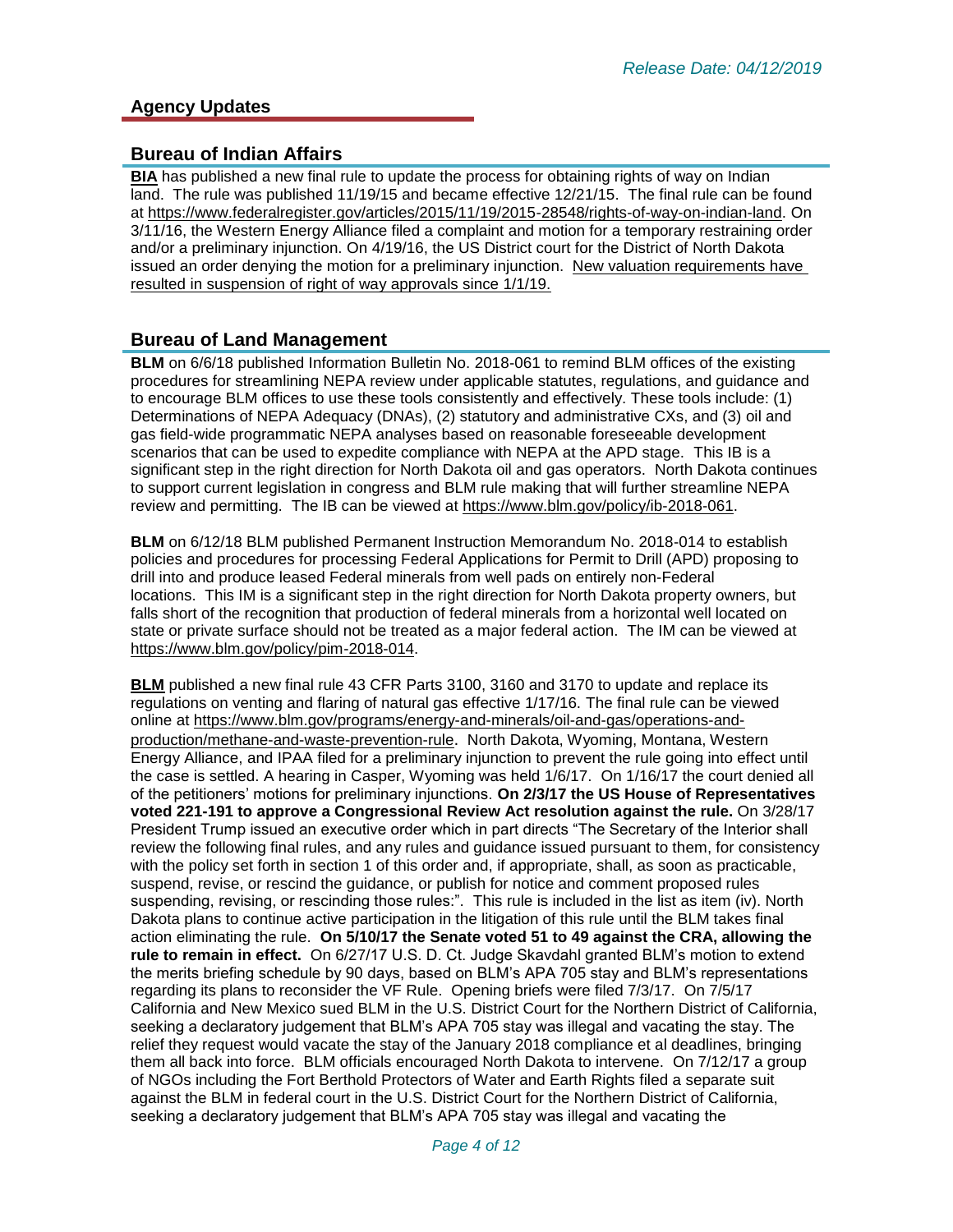#### *Release Date: 04/12/2019*

stay. California and New Mexico, along with various environmental groups, have challenged BLM's stay in the Northern District of California, and filed a motion for summary judgment on 7/26/17. On 8/24/17 North Dakota filed a response supporting BLM's motion, a motion to intervene, and a motion to change venue to Wyoming in an attempt to prevent all of the litigation regarding the timing of the Flaring Rule, including the future rulemakings further extending compliance deadlines that BLM has stated that it intends to publish, could end up in front of the magistrate judge in the Northern District of California instead of Judge Skavdahl in Wyoming. On 10/04/17 the federal magistrate judge in the Northern District of California granted the summary judgement motion by California, New Mexico, and several NGOs throwing out BLM's administrative and temporary postponement of several of the future rules compliance dates/obligations. On 10/05/17 the BLM issued a Federal Register Notice for a proposed rule that if finalized will delay certain requirements of the BLM Rule until January 17, 2019. North Dakota submitted comments to (1) support BLM's decision to delay certain compliance requirements and (2) continue to make the record that BLM exceeded its authority to promulgate the rule in the first place with particular emphasis on the specific/unique North Dakota considerations at issue. NDIC comments are available at [http://www.nd.gov/ndic/ic](http://www.nd.gov/ndic/ic-press/dmr-blm-comments17-11.pdf)[press/dmr-blm-comments17-11.pdf.](http://www.nd.gov/ndic/ic-press/dmr-blm-comments17-11.pdf) BLM, the states of CA & NM, and the NGOs supporting the current final rule were granted an extension to file response briefs to December  $11<sup>th</sup>$  in the WY court. Oral arguments are scheduled on December 18th . Judge Skavdahl has indicated he wishes to decide the merits of this case before the major compliance requirements of the current final rule take effect in January of 2018. On 11/29/17 North Dakota filed a response to industry petitioner's motion for a preliminary injunction supporting a preliminary or permanent injunction. On 12/4/17 USDOJ petitioned the 9<sup>th</sup> US Judicial Circuit Court in San Francisco to review and overturn the Northern District of California court's November decision ordering the US Bureau of Land Management to make oil and gas producers comply with the methane emissions requirements while the rules are being reviewed. Briefs in favor of the industry preliminary injunction motion are due on 12/18/17 and briefs responding to BLM's motion to stay the litigation are due on 1/5/18. On 12/7/17 BLM published a rule in the Federal Register delaying the methane regulation until January 2019, saying the previous rule is overly burdensome to industry. Officials said the delay will allow the federal Bureau of Land Management time to review the earlier rule while avoiding tens of millions of dollars in compliance costs to industry that may turn out to be unnecessary. On 12/19/17 BLM was sued by California, New Mexico, and a large group of NGOs in the Northern District of California federal court over the 12/7/17 rule extending certain compliance dates in BLM's 2016 Rule. The complaint requests that BLM's extension rule be set aside and the provisions it relates to reinstated. On 12/26/17 BLM filed a motion seeking to stay the litigation in the U.S. District Court case in WY and to vacate the January 5 briefing deadline, a motion in which the industry trade associations and Montana and Wyoming joined. North Dakota and Texas filed a short response on 12/27/17 asking the Court to deny the motion or allow until 1/12/18 to fully respond to BLM's holiday week motion. On 12/29/17 the Wyoming district court granted BLM's motion to stay the 2016 Rule challenge litigation. On 2/22/18 BLM published a new rule proposal to revise the 2016 final Waste Prevention Rule (also known as the venting and flaring rule). The proposed rule would eliminate duplicative regulatory requirements and re-establish long-standing requirements that the 2016 final rule sought to replace. While the proposed rule is open for public comment generally, the Federal Register notice specifically requests comment on ways that the BLM can reduce the waste of gas by incentivizing the capture, reinjection, or beneficial use of the gas. Public comments on this proposed rule were due to the BLM on or before 4/23/18. NDIC comments can be viewed at [http://www.nd.gov/ndic/ic-press/blm%20comments%20180417.pdf.](http://www.nd.gov/ndic/ic-press/blm%20comments%20180417.pdf) On 2/22/18 Judge Orrick in the Northern District of California entered a preliminary injunction against the BLM's "Suspension Rule" which suspended for one year certain compliance deadlines in BLM's Venting and Fairing Rule. Judge Orrick also denied North Dakota's motion to transfer the case to the District of Wyoming where Judge Skavdahl had stayed the original rule on the grounds that parties were protected by the Suspension Rule. The immediate effect of this decision was to reinstate the BLM Venting and Fairing Rule in full, along with compliance deadlines that became effective January 17, 2018, and remove the protections relied upon by Judge Skavdahl the District of Wyoming case. On 3/7/18 U.S. District Court Judge Skavdahl granted the North Dakota/Texas Motion to lift the stay in the challenge to the BLM's Venting & Flaring Rule. The California Court explicitly adopted North Dakota's central position in intervention - stating that "I express no judgment whatsoever in this opinion on the merits of the [V&F] Rule," showing great deference to Judge Skavdahl and the existing case in his Court and rejecting the California, NM, and NGOs request to uphold the V&F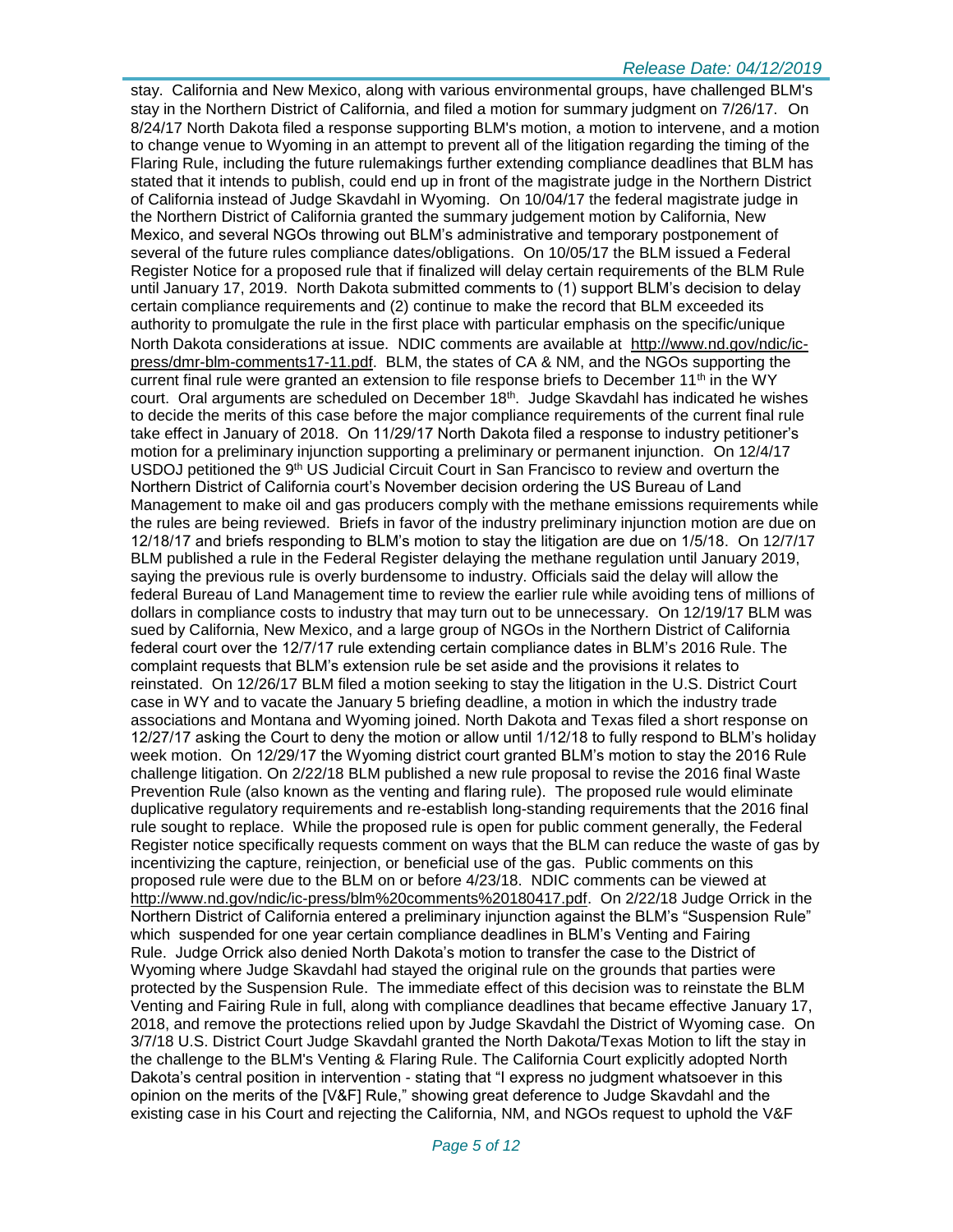Rule. Judge Skavdahl's Lift Stay Order gives BLM until March 14 to file its response to North Dakota/Texas, as well as to the motions filed by Wyoming/Montana and Industry, with reply briefs due March 21. Wyoming/Montana are seeking a partial stay of the VF Rule under Section 705, and Industry is seeking a partial Preliminary Injunction of the Rule. On 4/4/18 U.S. District Judge Skavdahl issued an order granting Wyoming's request for a partial stay of the Rule under Section 705 of the APA. The Court's limited Stay Order provides immediate relief to industry, but the balance of the Rule, including BLM's unlawful exercise of authority over State and private mineral interests through an over-inclusive application of communitization remains. The Court denied the North Dakota/Texas motion to move forward to complete briefing on the merits, and also denied industry's motion for a preliminary injunction. The Court expressed frustration with " the administrative dysfunction" reflected by this case as it ping-pongs between the District Courts of Wyoming and the N.D. of CA and BLM's various attempts to delay, rescind or replace the Rule, concluding that "going forward on the merits at this point remains a waste of judicial resources and disregards prudential ripeness concerns." On 4/5/18 15 NGOs filed a Notice of Appeal with the 10th Circuit. California & New Mexico followed suit on 4/5/18 and have now also filed an appeal with the 10th Circuit. On 9/12/18 North Dakota filed a brief in the 10<sup>th</sup> Circuit Court of Appeals urging the Court, if it chooses to reverse the Wyoming district court's Stay Order, to remand the case back to the Wyoming district court with direction to finish this protracted legal process by promptly proceeding to a ruling on the merits. On 9/18/18 BLM issued their final rule revising the Obama-era Waste Prevention Rule, also referred to as the venting and flaring rule. The new rule will better align venting and flaring regulations with President Trump's priorities on energy development, job creation, and reduced compliance costs. These changes will also allow BLM to recognize existing state regulatory efforts and avoid duplicative requirements. In response to comments and after further consideration, the BLM made the following modifications to the proposed rule in this final rule: (1) Clarification that the 24-hour limit on royalty-free flaring during downhole well maintenance and liquids unloading in § 3179.104 applies "per event"; (2) Addition of a standard for "applicable rules, regulations, or orders" of a State regulatory agency or tribe in § 3179.201(a); and (3) Addition of a provision allowing for tribes to seek BLM approval to have tribal rules apply in place of any or all of the provisions of subpart 3179. The revised rule goes into effect on 11/27/18. On 9/28/18 a coalition of 17 conservation and tribal citizen groups filed a lawsuit challenging the decision to revise the Bureau of Land Management's Waste Prevention Rule, stating that the rule violates a number of existing federal policies. The states of New Mexico and California also filed a lawsuit challenging BLM's action. The BLM and NDIC continue working on an agreement to implement section 3179.201.

**BLM** revised final regulations for hydraulic fracturing on federal and Indian lands were published in the CFR on 3/26/15 and they were scheduled to go into effect 6/24/15. North Dakota, Colorado, Utah, Wyoming, Western Energy Alliance, and IPAA filed for a preliminary injunction to prevent the rules going into effect until the case is settled. Following a lengthy hearing in Casper, Wyoming on 6/23/15, the court issued a stay on the rules. On 9/30/15 the court granted a preliminary injunction, preventing the rules from being enforced until litigation on the rule is final. The 10<sup>th</sup> Circuit Court of Appeals issued an order 3/10/16 denying the industry alternative motion for a stay. On 6/21/16 the court found the rule to be unlawful and ordered it set aside. The plaintiffs filed a motion with the US Court of Appeals for the Tenth Circuit to dismiss the appeal of the preliminary injunction. The Department of Justice on behalf of the BLM and the intervening environmental groups filed an appeal of the decision on the rule and oppose the motion to dismiss the appeal of the preliminary injunction. The North Dakota Response Brief to the US Court of Appeals for the Tenth Circuit was filed 9/15/16. NDIC comments on the rule can be found at [http://www.nd.gov/ndic/ic-press/BLM](http://www.nd.gov/ndic/ic-press/BLM-comments-120625.pdf)[comments-120625.pdf](http://www.nd.gov/ndic/ic-press/BLM-comments-120625.pdf). On 3/28/17 President Trump issued an executive order which in part directs "The Secretary of the Interior shall review the following final rules, and any rules and guidance issued pursuant to them, for consistency with the policy set forth in section 1 of this order and, if appropriate, shall, as soon as practicable, suspend, revise, or rescind the guidance, or publish for notice and comment proposed rules suspending, revising, or rescinding those rules". This rule is included in the list as item (i). On 5/4/2017 BLM filed a request asking the court to hold the appeal in abeyance as it will "soon" initiate a rulemaking process to revise or rescind the 2015 Rule, that it had the authority to issue the Rule, but conceding that the Rule does not reflect BLM's current priorities or policies, as reflected in certain recent Presidential Executive Orders. After the BLM submitted its filings the 10th Circuit Court Appeals immediately directed the petitioners (including North Dakota)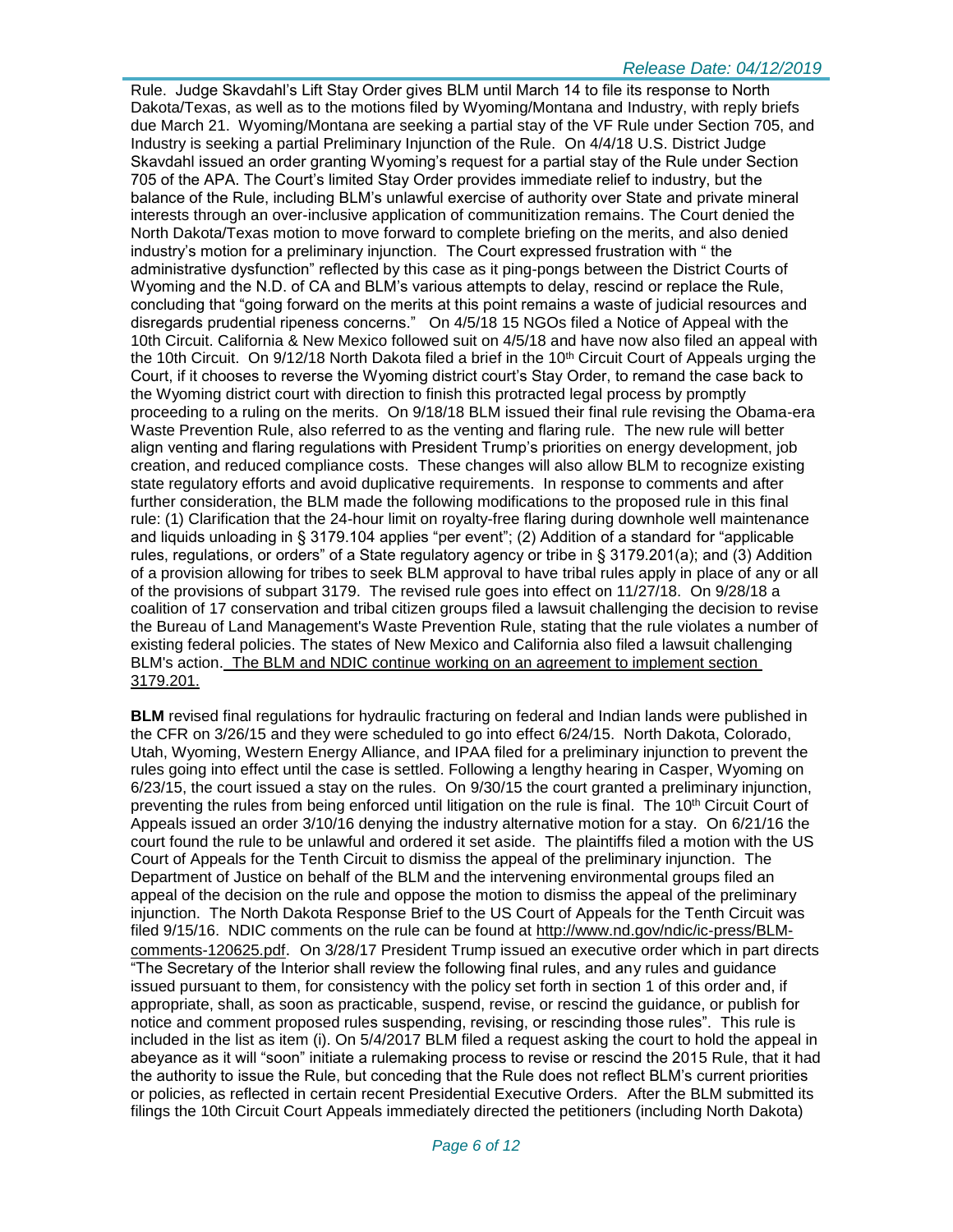#### *Release Date: 04/12/2019*

and the intervenors to file briefs by 6/5/17 to respond to BLM's position. Two amicus groups that submitted merits briefs (the law school professors and former DOI officials) filed supplemental amicus briefs on the questions posed by the Court following the change of Administrations. The Court's Supplemental Order authorized the filing of these additional amicus briefs. Both briefs seek to capitalize on the BLM's continued insistence that it had the authority to issue the Rule (but concede that the 2015 HF Rule does not reflect BLM's current priorities or policies as reflected in certain recent Presidential Executive Orders). The two amicus groups solicit the Court to rule on the merits of the BLM and NGO appeals and to overturn the District Court decision, actually asking the Court to issue an advisory opinion on the BLM's authority. In addition to addressing the NGO arguments, North Dakota will respond to these two briefs in the context that all three parties are asking the Court to do what it is prohibited from doing by Article III of the U.S. Constitution. North Dakota filed a response brief 6/20/17 in support of the BLM action to put the rule in abeyance and take final action vacating the rule. Oral arguments before the  $10<sup>th</sup>$  Circuit took place  $7/27/17$ . A recording of the oral arguments is now available on the home page of the court's website [http://www.ca10.uscourts.gov.](https://urldefense.proofpoint.com/v2/url?u=http-3A__www.ca10.uscourts.gov&d=DwMGaQ&c=2s2mvbfY0UoSKkl6_Ol9wg&r=-wqsZnBxny594KY8HeElow&m=Ul_VtJUX6iW5pvHjCcBxUWtskC0F4Dhry3sPtcEHvCw&s=laRHiLDv5w8otcQWQjpn82WMieoB2AZ-Q4M1LFQPL5s&e=) NDIC filed comments supporting BLM's rescission of the rule that can be found at [http://www.nd.gov/ndic/ic-press/dmr-blm-comment17-9.pdf.](http://www.nd.gov/ndic/ic-press/dmr-blm-comment17-9.pdf) On 09/21/17 the 10th Circuit issued a split (2-1) decision to dismiss the appeals as prudentially unripe, vacate the district court's judgment invalidating the rule, and remand with instructions to dismiss the underlying action without prejudice. Appellees State of North Dakota, State of Colorado, State of Utah, and State of Wyoming's filed a Petition for Panel Rehearing And/Or Request for En Banc Determination on 11/03/17. On 11/06/17 the court ordered the appellants to file a response to the Petition on or before 11/20/2017. The En Banc rehearing request was denied. The  $10<sup>th</sup>$  circuit court has not yet issued its mandate ending the current round of litigation in the Wyoming District court. The Ute tribe filed a motion on 1/12/18 asking the court to dismiss the appeals as moot based on the publication of the rescission rule and leave the WY court decision to vacate the rule in place. The court ordered the DOJ and BLM to file a response by 1/22/18. On 12/29/17 BLM published a final rule rescinding the 2015 Hydraulic Fracturing rules with 2 exceptions 1) the rule does not restore language requiring pre-approval of non-routine hydraulic fracturing operations and 2) the rule does not rescind changes to 43 CFR 3160 due to other rules published between 3/26/15 and 12/29/17 (electronic filing and venting & flaring rules). On 2/7/18 North Dakota filed a reply in support of its motion to dismiss the original rule appeal as moot pursuant to Federal Rule of Appellate Procedure 27(a)(4), and request that the Court should not issue the mandate, nor vacate the District Court's judgment based on two new and important developments: (1) on December 29, 2017, the Bureau of Land Management (BLM) promulgated a final rule rescinding the Hydraulic Fracturing Rule ("HF Rule"), and (2) on January 24, 2018, the Citizen Group Intervenors challenged the repeal of the HF Rule ("HF Repeal Rule") in the U.S. District Court for the Northern District of California.

**BLM** has published the North Dakota Greater Sage-Grouse Proposed Resource Management Plan Amendment and Final EIS. NDIC is evaluating whether the state needs to intervene in the lawsuit filed by Western Energy Alliance challenging the final plan. Information on the plan and EIS can be found at the following web addresses: [https://www.blm.gov/epl-front-](https://www.blm.gov/epl-front-office/eplanning/planAndProjectSite.do?methodName=dispatchToPatternPage¤tPageId=48797)

[office/eplanning/planAndProjectSite.do?methodName=dispatchToPatternPage&currentPageId=487](https://www.blm.gov/epl-front-office/eplanning/planAndProjectSite.do?methodName=dispatchToPatternPage¤tPageId=48797) [97.](https://www.blm.gov/epl-front-office/eplanning/planAndProjectSite.do?methodName=dispatchToPatternPage¤tPageId=48797) On 6/7/17 Secretary Zinke issued Secretarial Order 3353 to establish an internal review team that, among other things, evaluated both federal sage-grouse plans and state plans and programs to ensure they are complementary and explored possible plan modifications with local economic growth and job creation in mind. On 8/10/17 Secretary of the Interior Ryan Zinke received a report from the Department of the Interior Sage-Grouse Review Team (DOI Team) regarding possible plan and policy modifications to complement state efforts to improve Greater Sage-Grouse conservation and economic development on public lands. The report is the final product required by Secretarial Order 3353 "Greater Sage-Grouse Conservation and Cooperation with Western States". The report, the cover letter from the Bureau of Land Management to the Secretary, and the memo from Secretary Zinke to Deputy Secretary David Bernhardt are available at

[https://www.doi.gov/sites/doi.gov/files/uploads/so3353\\_memo\\_coverletter\\_report\\_080717.pdf.](https://www.doi.gov/sites/doi.gov/files/uploads/so3353_memo_coverletter_report_080717.pdf) NDI C is evaluating whether the state needs to comment or intervene in the lawsuit filed by Western Energy Alliance challenging the final plan. The U.S. District Court for the District of Nevada ruled in March 2017 that the BLM failed to adequately evaluate the designation of Sagebrush Focal Areas in its 2015 greater sage-grouse plan amendment for Nevada. In order to comply with the court's order and to address issues raised by various interested parties, and to consider recommendations in the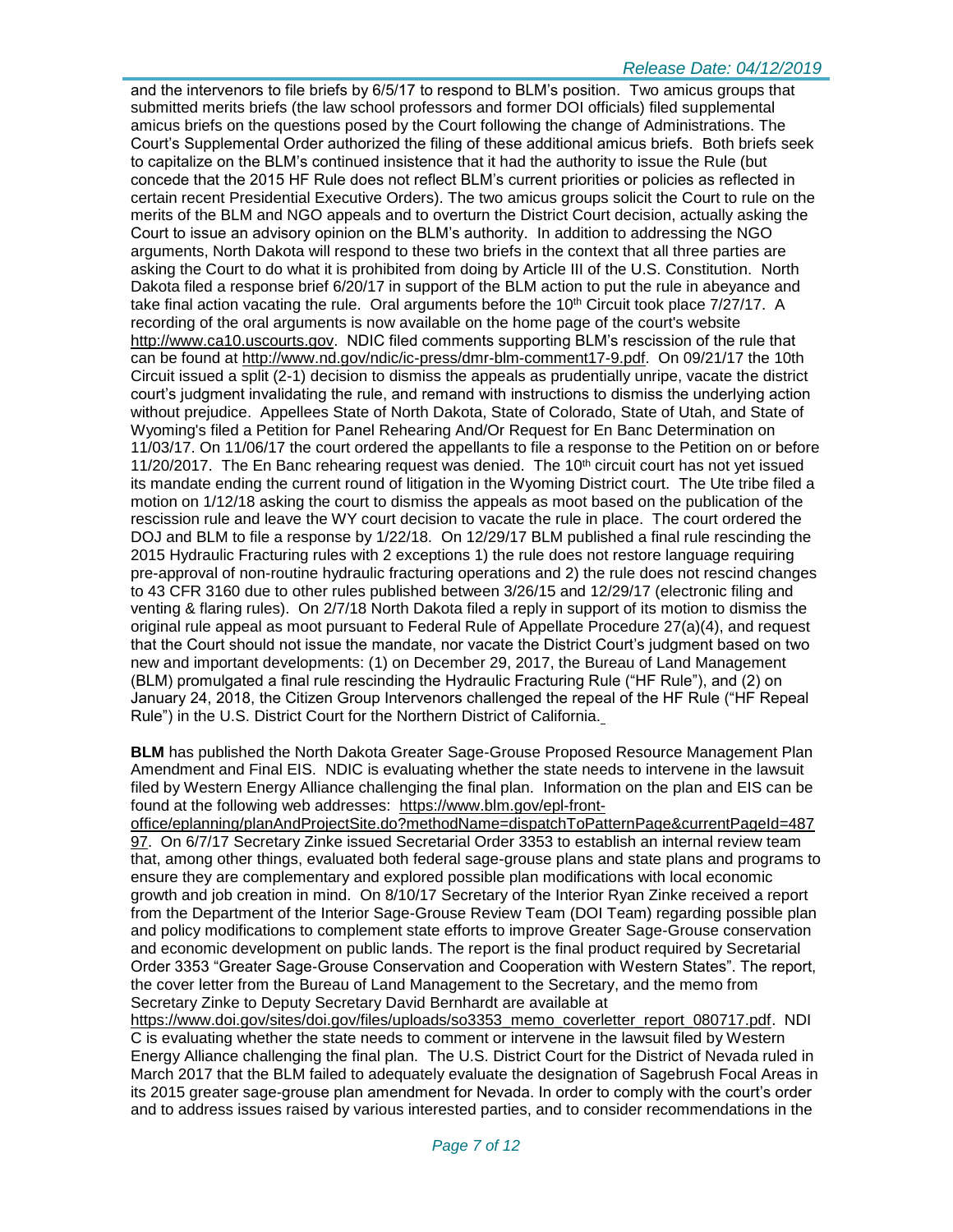November 4, 2017 report prepared by the Department of the Interior's Greater Sage-Grouse Review Team in Response to Secretary's Order 3353 (SO 3353), the BLM intends to consider amending these plans. The BLM published a notice that initiates the public scoping process for RMP amendment(s) with associated NEPA document(s). The notice can be found at [https://www.federalregister.gov/documents/2017/10/11/2017-21958/notice-of-intent-to-amend-land](https://www.federalregister.gov/documents/2017/10/11/2017-21958/notice-of-intent-to-amend-land-use-plans-regarding-greater-sage-grouse-conservation-and-prepare)[use-plans-regarding-greater-sage-grouse-conservation-and-prepare.](https://www.federalregister.gov/documents/2017/10/11/2017-21958/notice-of-intent-to-amend-land-use-plans-regarding-greater-sage-grouse-conservation-and-prepare) Comment period closed on December 27, 2017. The date(s) and location(s) of any scoping meetings will be announced at least 15 days in advance through local news media, newspapers and the BLM Web site at: [http://bit.ly/](http://bit.ly/​GRSGplanning) [GRSGplanning.](http://bit.ly/​GRSGplanning) In order to be included in the analysis, all comments must be received prior to the close of the 45-day scoping period or 15 days after the last public meeting, whichever is later. BLM will provide additional opportunities for public participation as appropriate. The NDIC comments, submitted on 12/1/17, can be found at [http://www.nd.gov/ndic/ic-press/dmr-comment-Sage.pdf.](http://www.nd.gov/ndic/ic-press/dmr-comment-Sage.pdf)

**BLM** On 8/9/17 the DOI Interior board of Land Appeals stayed drilling on the Slawson Torpedo wells. The MHA Nation appealed the BLM decision to grant drilling permits because the well pad is located 600 feet from Lake Sakakawea although a 2012 tribal law requires the wells be 2,640 feet from the lake. The spacing unit for the wells contains private, federal, and state minerals while the surface location is on private land within the boundaries of the Fort Berthold Reservation. On 8/15/17 U.S. District Court Judge Daniel Hovland granted Slawson's request to continue drilling and on 8/29/17 extended the order allowing drilling to continue until another hearing on the matter is held. On 6/21/18 the Mandan, Hidatsa and Arikara Nation sued the U.S. Department of the Interior challenging a decision from the agency's Office of Hearing and Appeals that the tribe said approved bids to drill near a lake within the boundaries of the nation's Fort Berthold Indian Reservation. Among other things, the nation asked for "an order setting aside and vacating the director's decision and holding that the eight [applications for permit to drill] must be denied because they are within 1,000 feet of Lake Sakakawea, the source of the MHA Nation's drinking water; or in the alternative reinstituting the board's stay order and remanding the case back to the Department of the Interior for reconsideration."

# **Environmental Protection Agency**

**EPA** On 08/21/2018 the U.S. Environmental Protection Agency (EPA) proposed a new rule to reduce greenhouse gas (GHG) emissions from existing coal-fired electric utility generating units and power plants across the country. This proposal, entitled the Affordable Clean Energy (ACE) Rule, establishes emission guidelines for states to use when developing plans to limit GHGs at their power plants. The ACE Rule replaced the prior administration's Clean Power Plan (CPP) and instead empowers states, promotes energy independence, and facilitates economic growth and job creation. Pursuant to President Trump's Executive Order 13873, which directed Federal agencies to review burdensome regulations, the EPA undertook a review of the CPP. Many believed the CPP exceeded EPA's authority under the Clean Air Act, which is why 27 states, 24 trade associations, 37 rural electric co-ops, and three labor unions challenged the rule. The Supreme Court issued an unprecedented stay of the rule. The proposal was published in the Federal Register on 8/31/18 and EPA will take comment on the proposal for 60 days (until 10/30/18) and will hold a public hearing. More information is available at [https://www.epa.gov/stationary-sources-air-pollution/proposal](https://www.epa.gov/stationary-sources-air-pollution/proposal-affordable-clean-energy-ace-rule)[affordable-clean-energy-ace-rule.](https://www.epa.gov/stationary-sources-air-pollution/proposal-affordable-clean-energy-ace-rule)

**EPA** On 08/24/18 Trump administration officials at EPA announced they are phasing out the agency's enforcement focus on animal waste pollution and the oil and gas industry. Enforcement chief Susan Bodine said she wants to shift the focus away from oil and gas as a sector deserving of extra scrutiny and toward prioritizing broad environmental problems, such as air pollution.

**EPA** On 6/26/18 EPA Administrator Pruitt direct the Office of Water to prepare a proposal for submission to the Office of Management and Budget and seek public comment within six months that proposes to consider, at a minimum, changes to EPA regulations that would govern the future use of EPA section 404(c) authority: 1) Eliminating the authority to initiate the section 404(c) process before a section 404 permit application has been filed with the Corps or a state, otherwise known as the "preemptive veto", 2) Eliminating the authority to initiate the section 404(c) process after a permit has been issued by the Corps or a state, otherwise known as the "retroactive veto", 3) Requiring a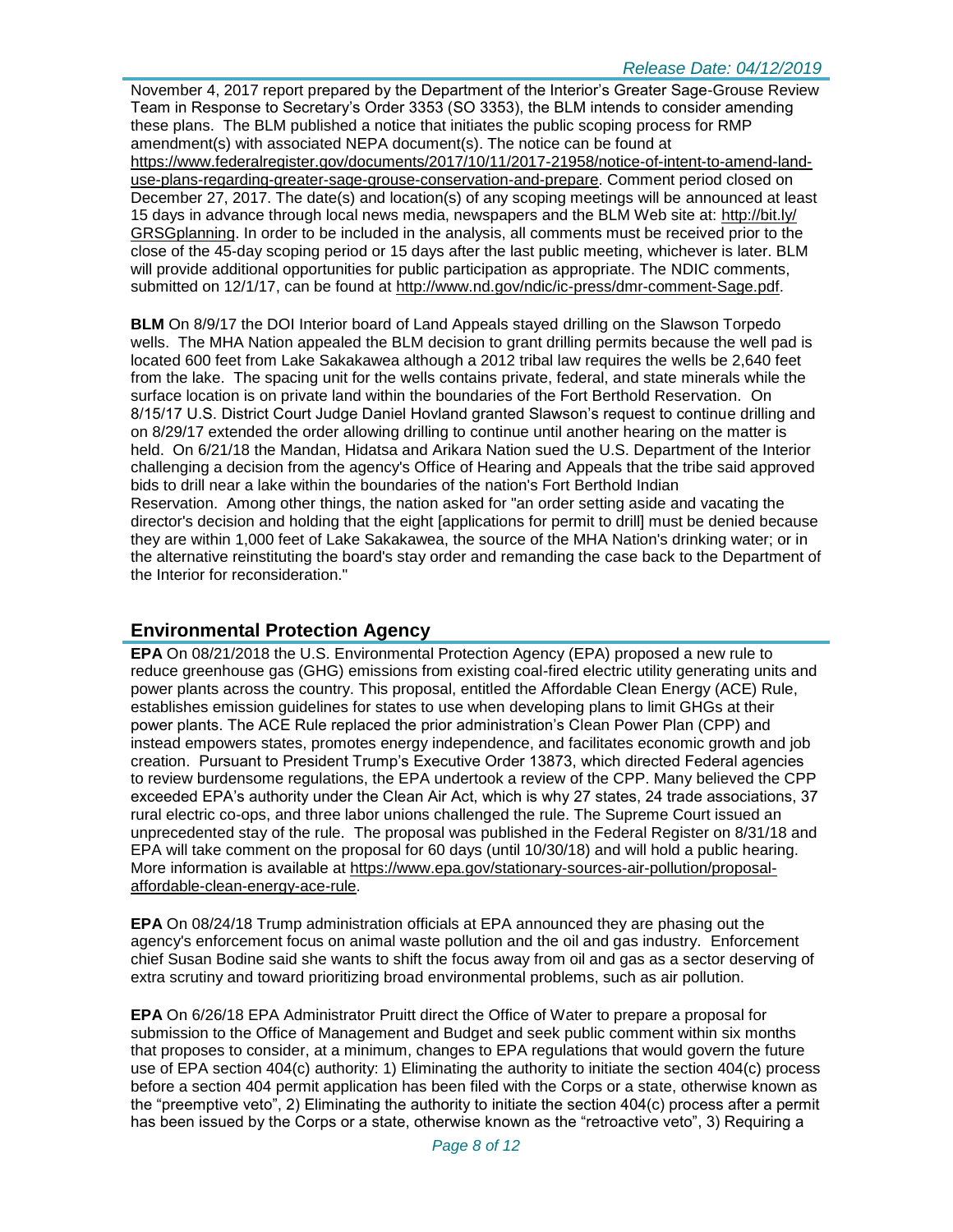regional administrator to obtain approval from EPA Headqua11ers before initiating the section 404(c) process, 4) Requiring a regional administrator lo review and consider the findings of a final Environmental Assessment or Environmental Impact Statement prepared by the Corps or a state before preparing and publishing notice of a proposed determination, and 5) Requiring the agency to publish and seek public comment on a final determination before such a determination takes effect.

**EPA** On 8/26/15 a coalition of environmental organizations filed a 60 day legal notice with the U.S. Environmental Protection Agency demanding more regulation of drilling and fracking waste. The groups are the Environmental Integrity Project, Natural Resources Defense Council, Earthworks, Responsible Drilling Alliance, San Juan Citizens Alliance, West Virginia Surface Owners Rights Organization, and the Center for Health, Environment and Justice. On 5/4/16 the same environmental groups filed suit against the EPA in the federal district court for the District of Columbia. The Plaintiffs Allege that EPA "has failed to meet its nondiscretionary duty" under the federal Resource Conservation and Recovery Act (RCRA ) to review and revise the RCRA Subtitle D solid waste regulations for O&G wastes every three years and that EPA last completed such a review in 1988 and that EPA has failed to review or revise the guidelines for state solid waste plans since 1981.

#### Plaintiffs want to force EPA to do two things-

1. Issue more stringent regulations for managing and disposing of O&G wastes, including on issues such as open-air pits and impoundments used for storing O&G wastewater, underground injection wells, and the transportation of O&G wastes by truck or pipeline.

2. Make the state solid waste plan guidelines more stringent and comprehensive. The document filed in the suit can be found at [http://environmentalintegrity.org/wp](http://environmentalintegrity.org/wp-content/uploads/2016-05-04-RCRA-OG-Wastes-Deadline-Suit-Complaint-FILED.pdf)[content/uploads/2016-05-04-RCRA-OG-Wastes-Deadline-Suit-Complaint-FILED.pdf](http://environmentalintegrity.org/wp-content/uploads/2016-05-04-RCRA-OG-Wastes-Deadline-Suit-Complaint-FILED.pdf) On 6/30/16 North Dakota filed motions to intervene in order to prevent a sue and settle situation that would adversely impact state regulatory jurisdiction and to dismiss the case. Motions to Intervene were also filed by the Texas Railroad Commission, American Petroleum Institute, Independent Petroleum Association of America, and the association of Texas oil and gas producer/royalty owners (TIPRO). The plaintiffs and EPA each filed motions to oppose the motions to intervene. North Dakota filed a reply in support of its motion on 9/23/16. Late Friday afternoon 11/18/16 the U.S. District Court in Washington DC denied North Dakota and the two industry association's Motions to Intervene. The Court accepted the NGOs' statements in their briefs that all they asked for in their Complaint was a deadline for EPA to conduct a rulemaking, and concluded that none of the intervenors had demonstrated a sufficient "injury" to support standing in that context. On 12/23/16, EPA and the NGOs submitted a proposed consent decree to the Court that would settle the RCRA Subtitle D litigation. Unlike under the Clean Air Act, there is no statutory RCRA requirement that the proposed decree be published in the Federal Register or put out for public comment. NDIC has significant concerns about the proposed decree and submitted a letter to the court expressing those concerns. Since the court denied ND's motion to intervene, ND is not a party. The consent decree was approved Dec. 28 by U.S. District Judge John D. Bates. The EPA has agreed to review the regulations and by November 2019 either propose new rules or determine that new rules aren't necessary. This is a sue and settle deal. On 1/13/17 North Dakota filed an appeal of the decision(s), consent decree, and federal reimbursement of plaintiffs legal costs. As part of the appeal process, on 03/24/17 North Dakota filed a statement of issues and the other administrative filings: (1) Whether the District Court erred in denying North Dakota's motion to intervene in order to represent its sovereign interests in a case in which the Plaintiffs-Appellees seek to compel the U.S. Environmental Protection Agency ("U.S. EPA") to review and revise solid waste management regulations under Subtitle D of the Resource Conservation and Recovery Act. (2) Whether the District Court erred in concluding that North Dakota did not have Article III standing in this case. (3) Whether the District Court erred in concluding that North Dakota should be held to a different, and more stringent, standard for Article III standing than the Plaintiffs-Appellees. (4) Whether the District Court erred in entering a Consent Decree that violates Subtitle D of RCRA because it omits statutory non-discretionary duties with which U.S. EPA must comply, and would impose new non-discretionary duties on U.S. EPA that are not contained in the statute. North Dakota filed its opening appeal brief in the UNITED STATES COURT OF APPEALS FOR THE DISTRICT OF COLUMBIA CIRCUIT on 5/23/17. The EPA and the NGOs filed briefs 6/21/17 and North Dakota filed a reply brief 7/5/17. Oral arguments on the denial of North Dakota's motion to intervene were conducted on 11/07/17. On 11/28/17 the D.C. Circuit denied North Dakota's appeal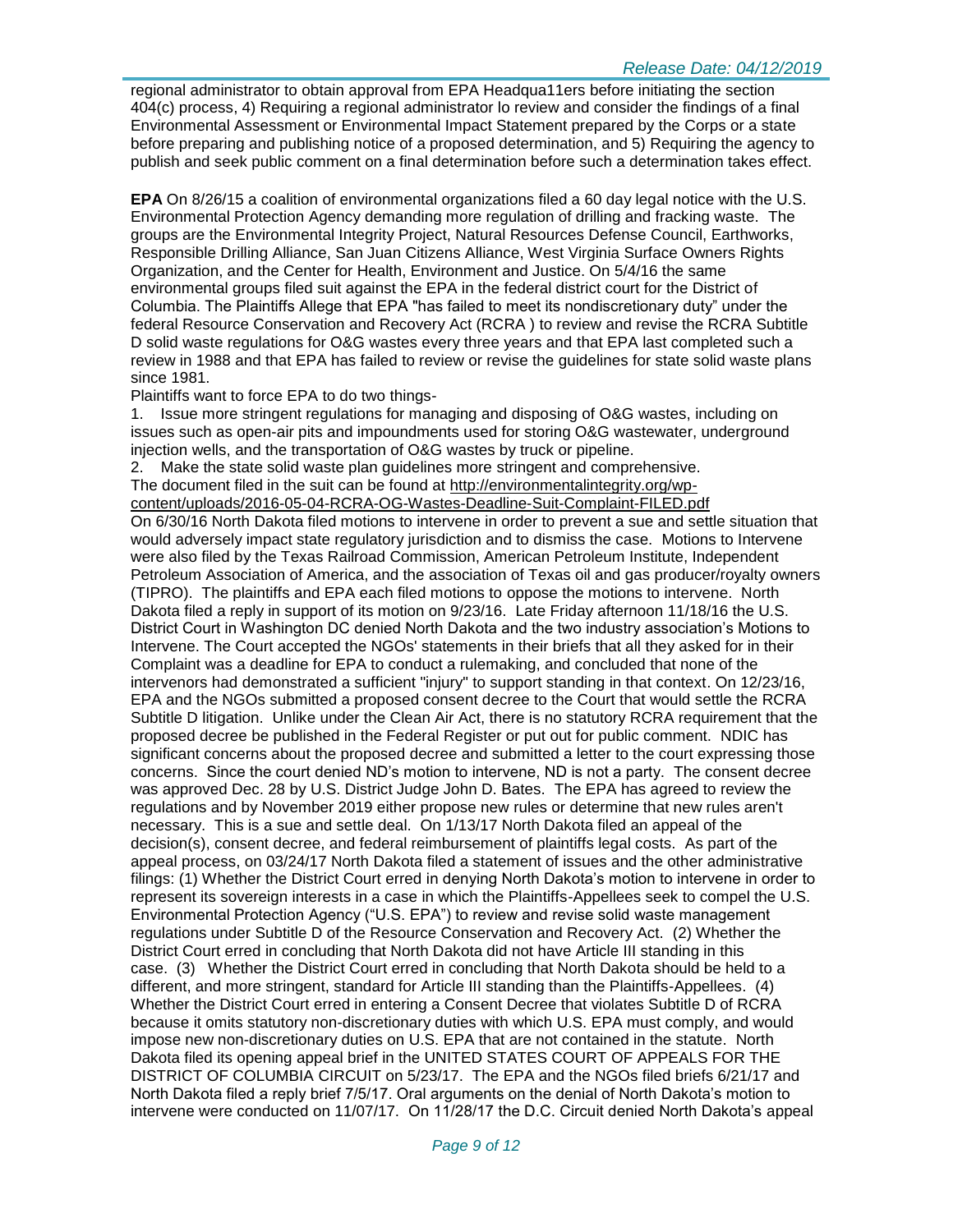in the RCRA Subtitle D case. The Court did not engage the state's arguments and decided the case based on precedent from previous industry cases in which they denied intervention in "sue and settle" cases.

**EPA** On 6/3/16 the final rule proposing a suite of changes to Clean Air Act permitting requirements for new and modified emissions sources in the oil and natural gas industry was published in the Federal Register. On 6/29/16 the NDIC decided to file a Petition for Review with the US Appeals Court for the District of Columbia to defend the state's sovereign jurisdiction over oil and gas regulation. Thirteen other states have joined this effort. North Dakota declined the standard offer to explore settlement through the court's mediation program.

The proposed actions and NDIC comments are as follows:

o Proposed New Source Performance Standards – Docket ID number EPA-HQ-OAR-2010- 0505. NDIC comments can be found at [http://www.nd.gov/ndic/ic-press/EPA-HQ-OAR-2010-](http://www.nd.gov/ndic/ic-press/EPA-HQ-OAR-2010-0505.pdf) [0505.pdf](http://www.nd.gov/ndic/ic-press/EPA-HQ-OAR-2010-0505.pdf)

o Draft Control Techniques Guidelines – Docket ID number: EPA-HQ-OAR-2015-0216. NDIC comments can be found at<http://www.nd.gov/ndic/ic-press/EPA-HQ-OAR-2015-0216.pdf> o Proposed Source Determination Rule – Docket ID number: EPA-HQ-OAR-2013-0685. NDIC comments can be found at<http://www.nd.gov/ndic/ic-press/EPA-HQ-OAR-2013-0685.pdf> o Proposed Federal Implementation Plan for Implementing Minor New Source Review Permitting in Indian Country – Docket ID number: EPA-HQ-OAR-2014-0606. NDIC comments can be found at <http://www.nd.gov/ndic/ic-press/EPA-HQ-OAR-2014-0606.pdf>.

North Dakota et al. and EPA have filed motions to govern further proceedings and briefing schedules. On 3/28/17 President Trump issued an executive order which in part directs "The Administrator shall review the final rule entitled "Oil and Natural Gas Sector: Emission Standards for New, Reconstructed, and Modified Sources," 81 Fed. Reg. 35824 (November 3, 2016), and any rules and guidance issued pursuant to it, for consistency with the policy set forth in section 1 of this order and, if appropriate, shall, as soon as practicable, suspend, revise, or rescind the guidance, or publish for notice and comment proposed rules suspending, revising, or rescinding those rules." On 4/7/17 EPA filed a motion to hold the cases in abeyance. On 6/8/17 the NGO environmental groups challenged EPA's November 5th decision to issue a 90 day stay of the Rule's upcoming implementation dates. The NGOs argue that EPA's justifications for its stay (onerous implementation costs and excessive state administrative burdens) of the Rule were already raised and rejected by EPA during EPA's original rulemaking and that the requirements of a "judicial stay" are not met. The NGO's action is a new case, filed in the D.C. Circuit. They have also filed an emergency motion asking the Court to immediately vacate EPA's decision. On November 3 the DC Circuit court issued a 2:1 decision granting the NGO petition and vacating EPA's 90 day stay of the rule. North Dakota filed an amicus brief in support of the EPA stay. On 7/13/17 the same DC Circuit court granted an EPA motion to recall the mandate and granting 14 days for then EPA to seek reconsideration or review by the full court. API and WVA along with other states filed petitions for rehearing en banc, but on 8/10/17 the entire DC Circuit issued an order denying the API and WVa et al States petitions. EPA now proposes a 2-year stay of certain provision in the oil and gas NSPS. North Dakota filed comments on 8/9/17 in support of the proposed 2-year stay. On 11/8/17 EPA published a Federal Register notice request for supplemental comments relating to the current Administration's efforts to change course on the oil and gas sector methane regulations put in place by the Obama Administration. North Dakota did not submit additional comment to EPA because the North Dakota comments submitted on 8/9/17 correctly advocate that EPA's rationale for the two year stay also justifies outright repeal of the original Rule, so it justifies a two year stay. On 9/11/18 EPA proposed targeted improvements to the 2016 New Source Performance Standards for the oil and gas industry that streamline implementation, reduce duplicative EPA and state requirements, and significantly decrease unnecessary burdens on domestic energy producers. This oil and gas targeted improvements package is expected to save up to approximately \$484 million in regulatory costs from 2019 – 2025 or \$75 million annually. More detailed information including how to comment can be found at [https://www.epa.gov/sites/production/files/2018-](https://www.epa.gov/sites/production/files/2018-09/documents/oil_and_gas_technical_proposal_fact_sheet.9.11.18_0.pdf) [09/documents/oil\\_and\\_gas\\_technical\\_proposal\\_fact\\_sheet.9.11.18\\_0.pdf.](https://www.epa.gov/sites/production/files/2018-09/documents/oil_and_gas_technical_proposal_fact_sheet.9.11.18_0.pdf)

**EPA** published an advanced notice of proposed rule-making to seek comments on the information that should be reported or disclosed for hydraulic fracturing chemical substances and mixtures and the mechanism for obtaining this information. The proposed rule-making is in response to a petition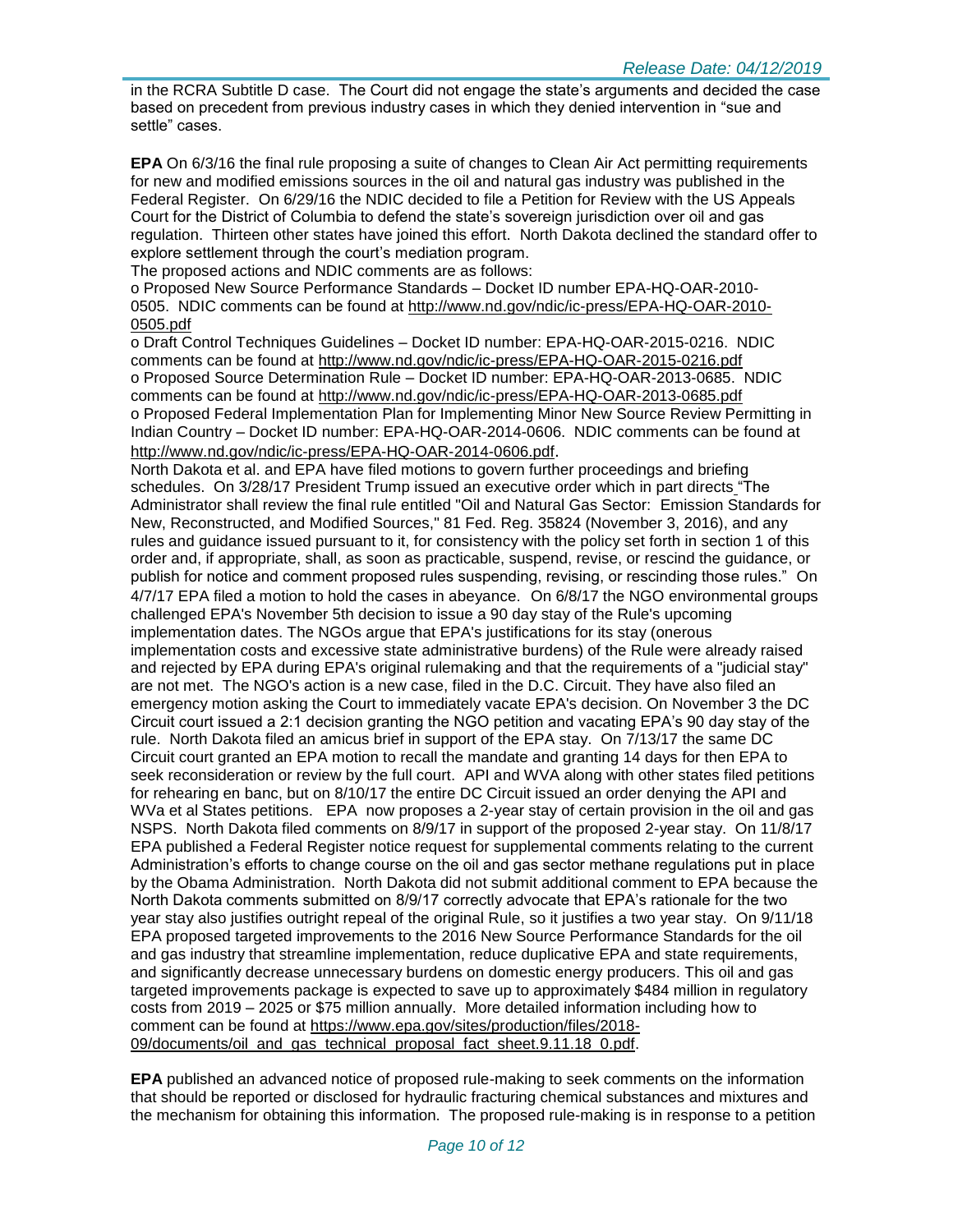from Earthjustice and 114 other groups who are opposed to the use of the GWPC-IOGCC FracFocus website process of chemical disclosure and any type of trade secret protection for hydraulic fracturing fluid mixtures. These groups are requesting EPA regulation of chemical disclosure under the federal Toxic Substances Control Act. Thanks to all who provided comments in support of a "states first" policy. NDIC comments can be viewed at [http://www.nd.gov/ndic/ic](http://www.nd.gov/ndic/ic-press/DMR-frac714.pdf)[press/DMR-frac714.pdf](http://www.nd.gov/ndic/ic-press/DMR-frac714.pdf)

**EPA** Administrator, Gina McCarthy, and the Assistant Secretary of the Army (Civil Works), Jo Ellen Darcy, signed the "Waters of the United States" final rule on 05/27/2015. The final rule was published in the Federal Register 7/29/15 and became effective in 37 states on 8/28/15. North Dakota, Alaska, Arizona, Arkansas, Colorado, Idaho, Missouri, Montana, Nebraska, New Mexico, Nevada, South Dakota, and Wyoming filed a lawsuit in U.S. District Court, claiming the final rule would harm states as regulators of the waters and lands. On 8/27/15 Federal District Judge Erickson granted a preliminary injunction preventing enforcement of the rule in the 13 states. The North Dakota case will now be subject to appeal, but no schedule has been set at this time. NDIC comments can be viewed at<http://www.nd.gov/ndic/ic-press/WOTUS-comments.pdf> Texas, Mississippi and Louisiana filed a joint complaint in the U.S. District Court for the Southern District of Texas, charging that the rule is unconstitutional. Ohio and Michigan filed a complaint in the U.S. District Court for the Southern District of Ohio, alleging that the expansion of jurisdiction includes dry land. Georgia and eight other states (Alabama, Florida, Kansas, Kentucky, South Carolina, Utah, West Virginia and Wisconsin) filed suit in the U.S. District Court for the Southern District of Georgia, asking the court to vacate the rule and block its enforcement by injunction. On 10/9/15 the United States Court Of Appeals for the Sixth Circuit granted a nationwide stay of the WOTUS rule pending jurisdiction determinations. On 2/28/17 President Trump signed an executive order directing the EPA to take action, paving the way for the elimination of the rule. North Dakota plans to continue active participation in the litigation of this rule until the EPA takes final action eliminating the rule. On 6/27/17 The EPA and USACOE filed an official proposal to withdraw the rule and begin a replacement rulemaking process. The proposed rule was published in the Federal Register on 6/27/17. A group of North Dakota agencies filed comments supporting withdrawal of the rule and beginning the replacement process.

# **Pipeline and Hazardous Materials Safety Administration**

**PHMSA** Advance notice of proposed rulemaking (ANPRM)was announced 1/10/17. SUMMARY: PHMSA is considering revising the Hazardous Materials Regulations (HMR) to establish vapor pressure limits for unrefined petroleum-based products and potentially all Class 3 flammable liquid hazardous materials that would apply during the transportation of the products or materials by any mode. PHMSA is currently assessing the merits of a petition for rulemaking submitted by the Attorney General of the State of New York regarding vapor pressure standards for the transportation of crude oil. The petition requests that PHMSA implement a Reid Vapor Pressure (RVP) limit less than 9.0 pounds per square inch (psi) for crude oil transported by rail. This rule making could substantially interfere with NDIC oil conditioning regulations. You can read about the NDIC regulations at [https://www.dmr.nd.gov/oilgas/2014Permitting\(2\).asp.](https://www.dmr.nd.gov/oilgas/2014Permitting(2).asp) NDIC submitted comments on 3/20/17 and the comment period closed on 5/19/17. On 6/6/2018 Senator Schumer wrote urging DOE and PHMSA to propose and quickly finalize a rule establishing federal volatility standards for the shipment of crude oil by rail in the United States. The NDIC submitted letter on 6/28/18 to proactively correct several conclusions and statements in Senator Schumer's letter about NDIC oil conditioning regulations and provide the background and a better understanding of the state's oil conditioning standards for Bakken, Three Forks, and/or Sanish crude oil prior to market transport.

# **U.S. Forest Service**

**USFS** published for comment on 11/2/18 draft supplemental environmental impact statement for oil and gas leasing on the Dakota Prairie Grasslands. The proposal documents can be found at <https://www.fs.usda.gov/project/?project=40652> and clicking on Analysis. Comments can be mailed, hand delivered between the hours of 8:00 a.m. and 4:30 p.m. Monday through Friday; or faxed to (701) 227-7801. To submit comments electronically, please send to: [comments-northern-dakota-](mailto:comments-northern-dakota-prairie@fs.fed.us)